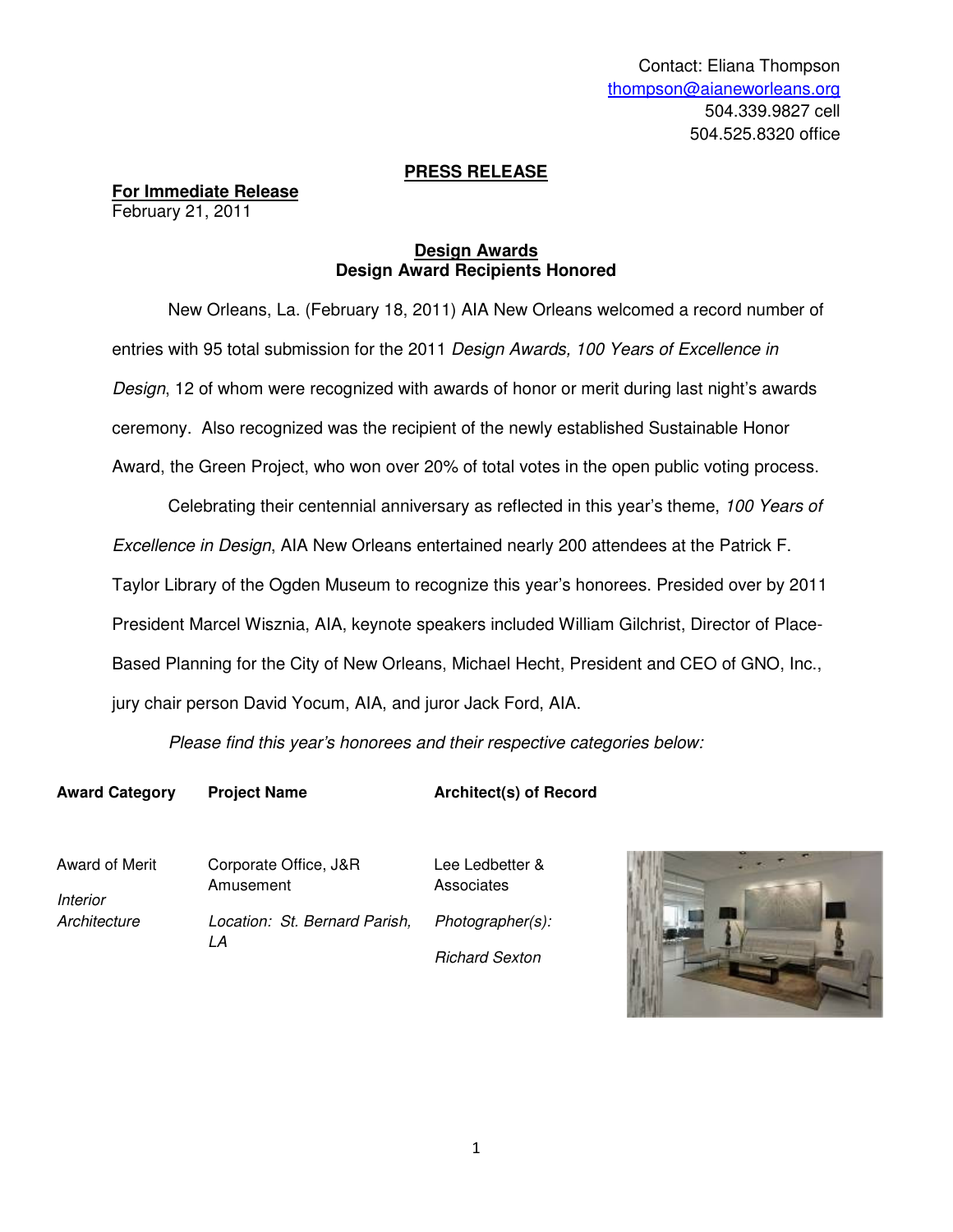## **Award Category Project Name Architect(s) of Record**

Award of Merit

**Interior Architecture**  Storypod, The Neighborhood Story Project Location: New Orleans, LA

Tulane City Center, Scott Bernhard Photographer(s): Will Crocker



Award of Merit Interior **Architecture** Yoga Studio, Sylvi Beaumont Location: New Orleans, LA Errol Barron/Michael Toups Architects Photographer(s): Errol Barron/Michael Toups Architects



Award of Merit Master Planning Holly Grove Market & Farm Location: New Orleans, LA CRG Architecture, Cordula Roser Gray Photographer(s):

N/A



Award of Merit

A.L. Davis Park

Master Planning Location: New Orleans, LA

Cordula Roser Gray Photographer(s): N/A

CRG Architecture,

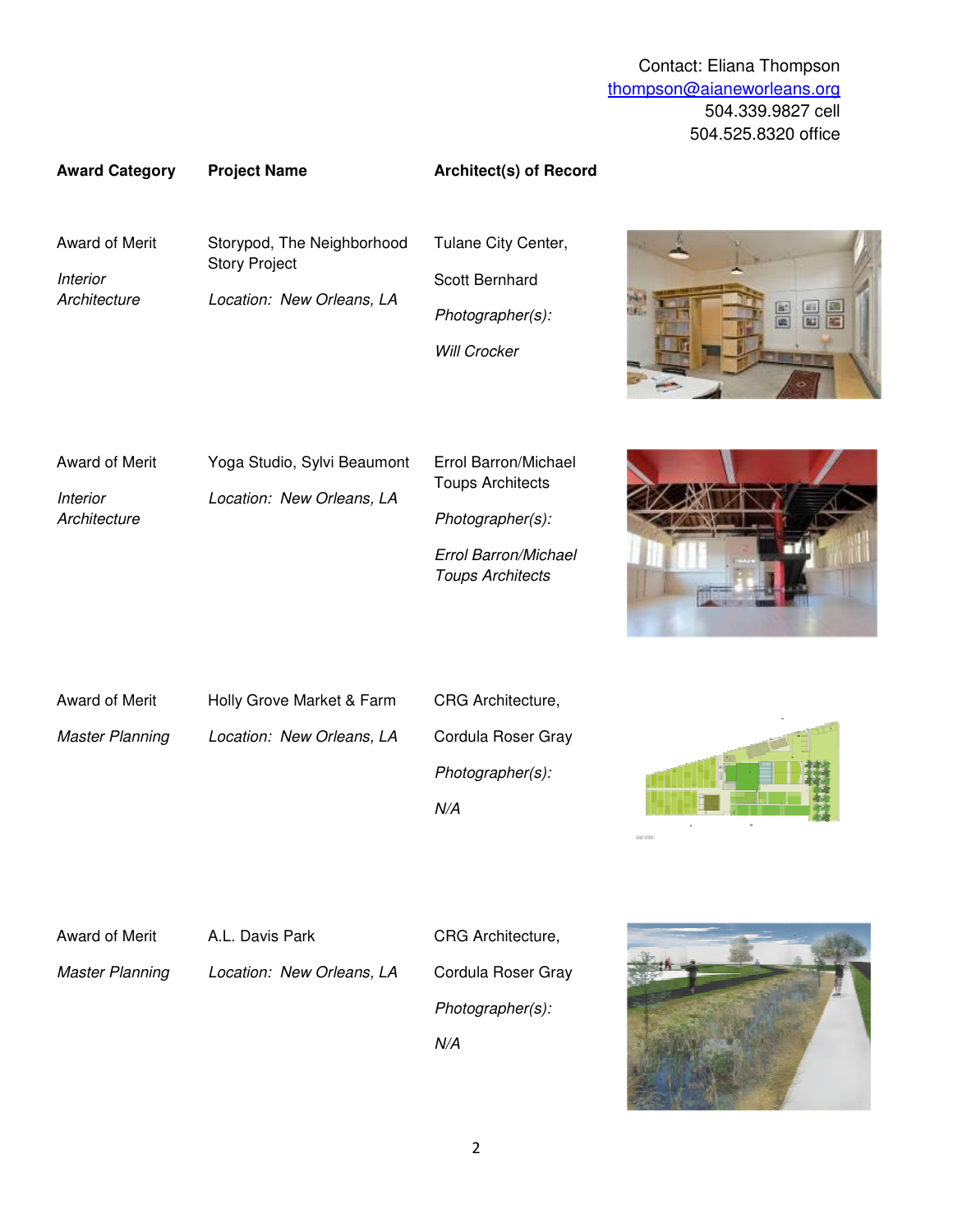## **Award Category Project Name Architect(s) of Record**

Award of Honor

Master Planning

Lafitte Greenway Sustainable Water Design Location: New Orleans, LA

Waggonner & Ball Architects, David Waggonner Photographer(s): N/A



Award of Merit Divine Detail Paris

Gutenmacher Apartment Location: Paris, France

AEDS, Ammar Eloueini Photographer(s): AEDS Ammar Eloueini



Award of Merit Project

Sunshower SSIP House Location: New Orleans, LA Judith Kinnard LLC with Tiffany Lin Photographer(s):

N/A

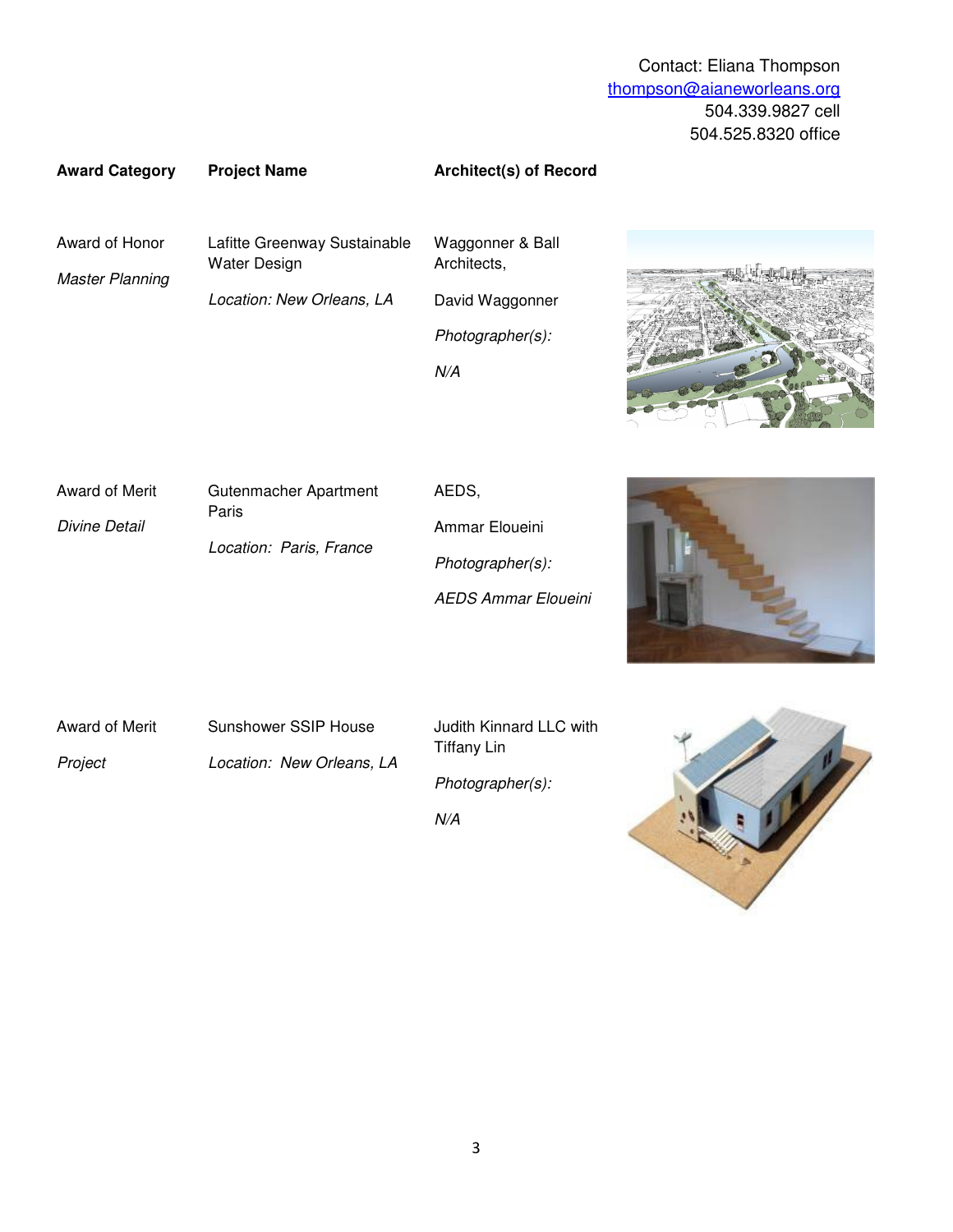## **Award Category Project Name Architect(s) of Record**

Award of Honor

Adaptive Reuse

Cart Coop

Location: New Orleans, LA

**Crookedworks** 

Carey Clouse and Zachary Lamb

Photographer(s):

Carey Clouse and Zachary Lamb



| Award of Honor | 930 Poydras               | Eskew+Dumez+Ripple     |                  |
|----------------|---------------------------|------------------------|------------------|
| Architecture   | Location: New Orleans, LA | Photographer(s):       | WWW              |
|                |                           | <b>Timothy Hursley</b> | <b>Alli</b> Last |

Award of Honor

**Architecture** 

Holly Grove Pavilion Location: New Orleans, LA CRG Architecture, Cordula Roser Gray Photographer(s): Will Crocker